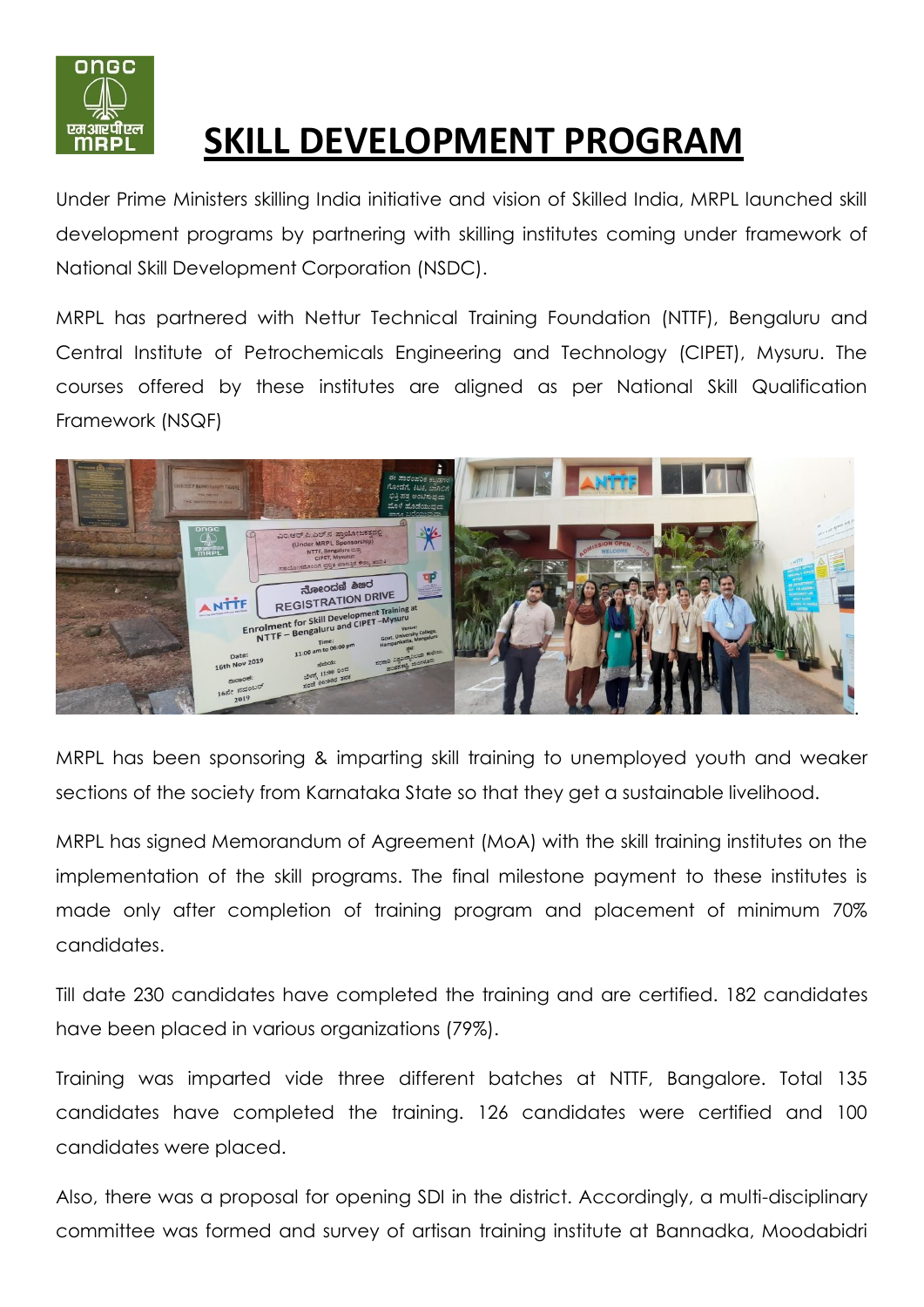was carried out along with members of District Industry Centre in July'2018. The committee submitted its report on repairs and refurbishment cost of the institute excluding capital costs for procurement of equipment's etc. The proposal is status quo till date.

## **2.0 Present Scenario**:

MRPL has partnered with skill institutes like NTTF, Bangalore and CIPET, Mysore for imparting skill development to unemployed youths from surrounding areas and also from different places within Karnataka.

MOU is signed with above skill institutes for imparting training to 90 candidates at NTTF, Bangalore & 100 candidates at CIPET, Mysore.

Training started during mid-December'2019 and is in progress. Training is suspended since mid-March'2020 due to onset of COVID-19.

Online theory classes have commenced recently through whatsapp mode.

## **NTTF – Bangalore**

87 candidates are taking training at NTTF, Bangalore in following areas, course duration is 4 months

- a. Data Entry Operator
- b. Through Hole assembly
- c. CNC VMC